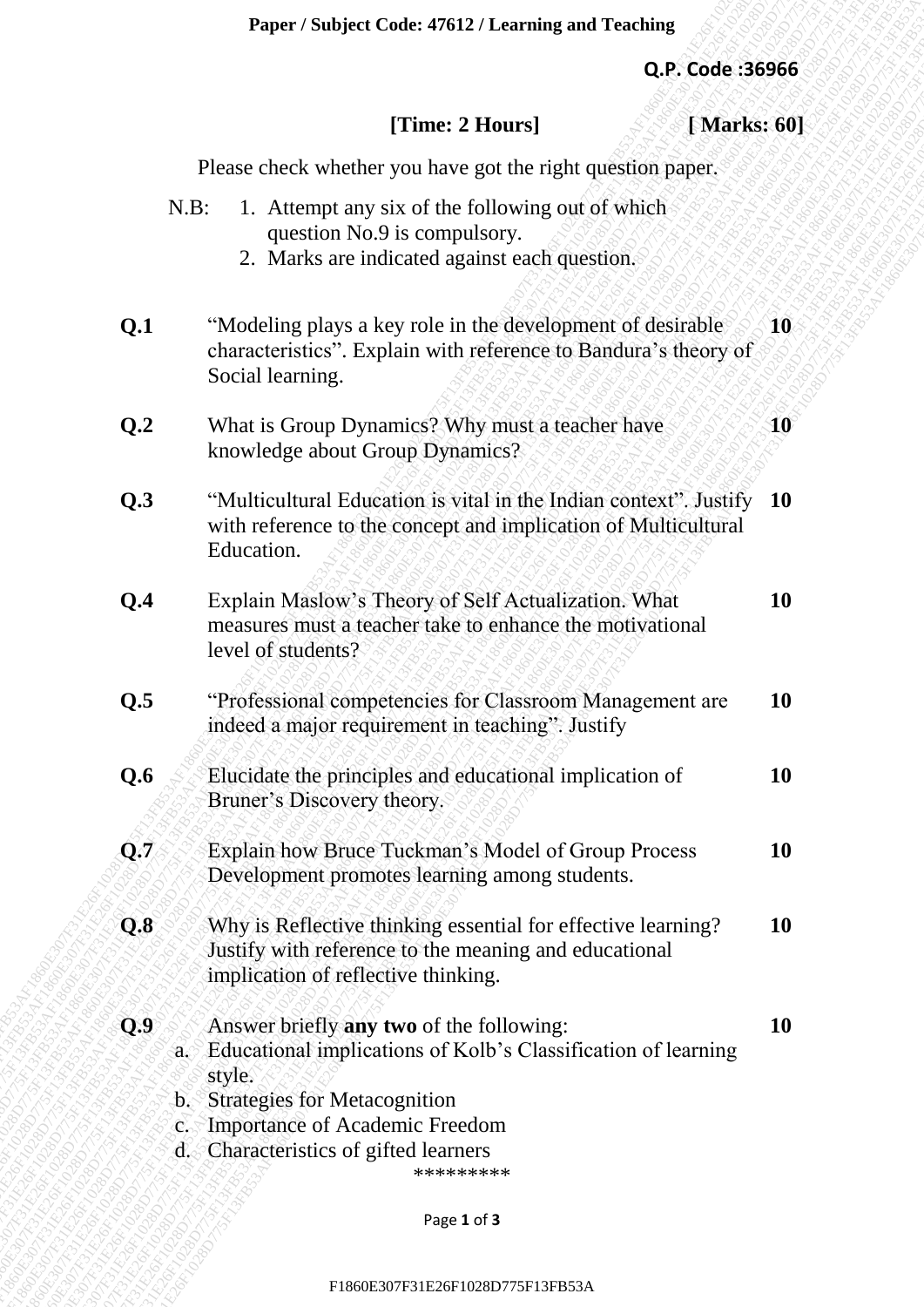#### **Paper / Subject Code: 47612 / Learning and Teaching**

### **Q.P. Code :36966**

## **मराठी अनुवाद** [**वेळ** : **२ तास**] [ **गुण** : **६०** ]

|                 | Paper / Subject Code: 47612 / Learning and Teaching                                                                                      |    |
|-----------------|------------------------------------------------------------------------------------------------------------------------------------------|----|
|                 | Q.P. Code: 36966                                                                                                                         |    |
|                 | मराठी अनुवाद                                                                                                                             |    |
|                 | वेळ : २ तास <br>$\lceil \mathbf{u} \rceil$ ं ह $\circ$ ]                                                                                 |    |
|                 | Please check whether you have got the right question paper.                                                                              |    |
| प्रश्न.१        | ''इच्छित वैशिष्ट्यांच्या विकासात आदर्शीकरण महत्त्वपूर्ण भूमिका बजावते.'' बँदुराच्या                                                      | १० |
|                 | सामाजिक अध्ययन उपपत्तिच्या संदर्भात स्पष्ट करा.                                                                                          |    |
| प्रश्न.२        | समूह गतिशीलता म्हणजे काय? शिक्षकाला समूह गतिशीलतेचे ज्ञान असणे आवश्यक<br>का आहे?                                                         | 80 |
| प्रश्न.३        | ''भारतीय संदर्भात बहु सांस्कृतिक शिक्षण महत्त्वपूर्ण आहे.'' बहु सांस्कृतिक शिक्षणाची<br>संकल्पना आणि फलितार्थांच्या संदर्भात समर्थन करा. | १० |
| x, y, z         | मॅस्लोची आत्मप्रचितीची उपपत्ति स्पष्ट करा. विद्यार्थ्यांचा प्रेरणा स्तर वृद्धिंगत<br>करण्यासाठी शिक्षकाने कोणते उपाय योजिले पाहिजेत?     | १० |
| प्रश्न.५        | ''वर्ग व्यवस्थापनासाठी व्यावसायिक क्षमता अध्यापनातील महत्त्वाची गरज आहे.''<br>समर्थन करा.                                                | १० |
| प्रश्न.६        | ब्रुनरच्या शोध अध्ययनाची तत्त्वे आणि शैक्षणिक फलितार्थ विशद करा.                                                                         | १० |
| 9.82            | ब्रुस टकमनचे समूह विकसन प्रक्रियेचे प्रतिमान विद्यार्थ्यांमध्ये अध्ययनाचे संवर्धन कशा<br>प्रकारे करते ते स्पष्ट करा.                     | १० |
| <b>प्रश्न.८</b> | प्रभावी अध्ययनासाठी विमर्षांत्मक चिंतन आवश्यक का आहे? विमर्षात्मक चिंतनाचा<br>अर्थ आणि शैक्षणिक फलितार्थाच्या संदर्भात समर्थन करा.       | १० |
| 9.8R            | खालीलपैकी कोणत्याही दोहोंवर थोडक्यात लिहा.                                                                                               | १० |
|                 | अ. कोल्बच्या अध्ययन शैलीच्या वर्गीकरणाचे शैक्षणिक फलितार्थ                                                                               |    |
| ब∴              | पराबोधनासाठी कार्यनीति                                                                                                                   |    |
| क.<br>ड.        | शैक्षणिक स्वातंत्र्याचे महत्व<br>प्रज्ञावंत अध्ययनकर्त्याची वैशिष्टे                                                                     |    |
|                 | ************                                                                                                                             |    |
|                 |                                                                                                                                          |    |
|                 | Page 2 of 3                                                                                                                              |    |
|                 | F1860E307F31E26F1028D775F13FB53A                                                                                                         |    |